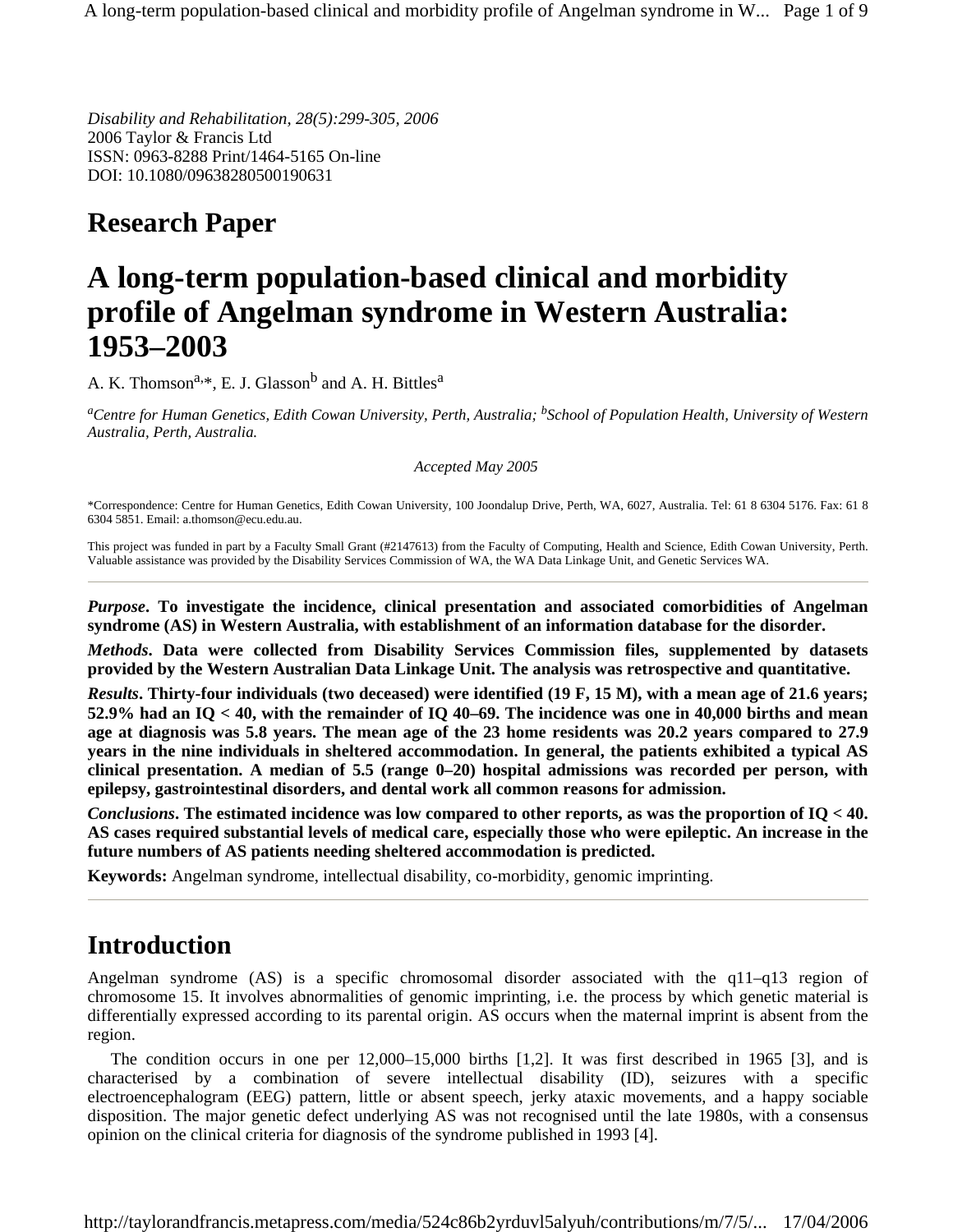The majority (65–75%) of AS cases arise from a ∼4-Mb deletion in the chr15q11–q13 region of the maternal chromosome. Between 2 and 7% of cases result from paternal uniparental disomy (UPD), i.e. both copies of chromosome 15 are inherited from the father. A further 6–10% are caused by mutations in the AS imprinting centre (IC), which controls the switching of the epigenetic mark from paternal to maternal during gametogenesis, and 4–6% involve mutations in a single gene, *UBE3A*. The remaining 10–20% of cases have no identified genetic aetiology [5-7].

Considerable phenotypic variation is observed among people with AS, possibly related to the nature of the underlying genetic defect. The relatively recent description and diagnosis of the syndrome means that information on clinical progression of the disorder is limited. In addition, little information is available on the medical and health obstacles faced by people with AS in adulthood. Reports from Australasia, The Netherlands, the UK, and France describing the phenotype in adults have been based on small sample sizes and have predominantly dealt with institutionalised persons [8-13]. An improved understanding of the nature and progression of the disorder in adulthood is essential, since people with ID are now living longer [14-16], resulting in an extended period of required care. This information is also useful in providing appropriate family counselling and health care services. The present study used a population-based sample of people diagnosed with AS in Western Australia to investigate clinical symptoms and morbidity patterns with respect to age and specific genetic anomaly.

## **Methods**

#### **Case selection and data sources**

Western Australia (WA) has a land area of some 2.5 million  $km^2$ , and its current population exceeds two million people, 75% of whom reside in the capital city, Perth [17]. From early non-indigenous settlement to the present, the vast majority of West Australians have been of British or Irish origins [18]. However, inter-war immigration was characterised by an increased proportion of people from southern European countries, and since the mid-1970s there have been greater numbers of migrants from Asia, the Middle East, and sub-Saharan Africa [19]. Specialised health services, such as those required by intellectually disabled individuals, are concentrated in Perth.

The Disability Services Commission (DSC) has been the primary support service for people with intellectual disability in both metropolitan and regional WA since 1952. Historically, clients have been offered regular appointments with DSC physicians who provide an assessment of need and offer advice about disability-related services. An electronic database of all persons ever registered since 1953 is maintained by DSC, and includes information on demographics, clinical presentation, and diagnosis. In addition to the DSC client database, paper records are kept on each client, including information on medical, allied health care, accommodation, psychological assessments, and general correspondence relating to each client's health care needs. All individuals with a clinical diagnosis of Angelman syndrome were identified from the DSC database. The electronic records and paper files for each client were reviewed and details of the clinical presentation of the cases were confirmed.

To supplement data from the DSC records, health information for each case was obtained by record linkage to four State-based statutory datasets (Hospital Morbidity Data System, Death Registry, Mental Health Information System and Cancer Registry). These four databases and a further two datasets (Births Registry and Midwives Notifications) are linked electronically by an independent body as part of the WA Data Linkage Project [20]. The database maintained by Genetic Services of Western Australia (GSWA) was also sourced for any additional Angelman cases not registered at DSC.

An Angelman syndrome database containing diagnostic and health information pertaining to each individual that was extracted from the paper files and the linked databases was created in SPSS for Windows, Release 11.5.0 [21]. Clinical data not specifically described in the files were recorded either as 'unknown' or 'no data' within the dataset.

#### **Ethics**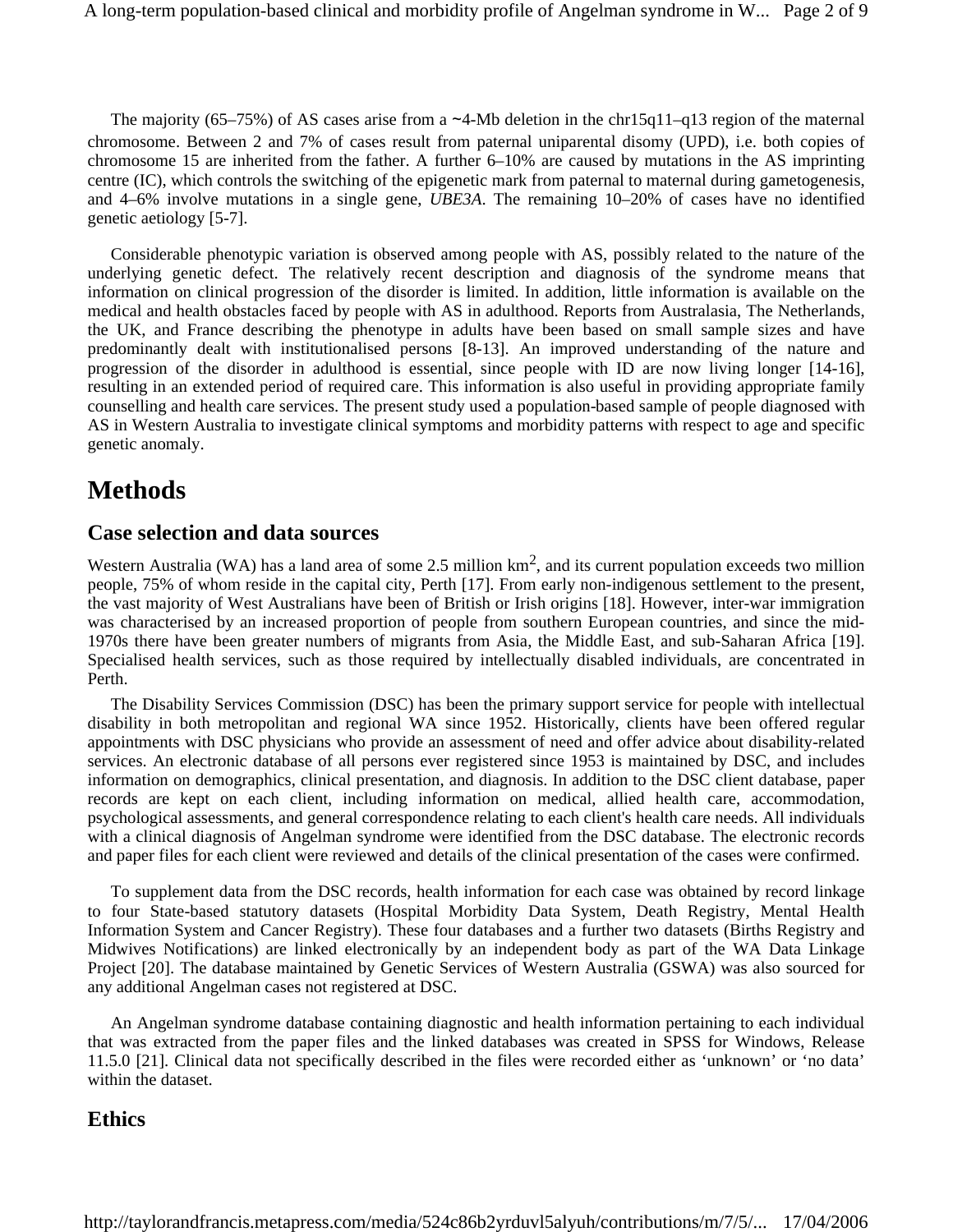Ethical approval for the project was given by the Edith Cowan University Human Ethics Committee and the DSC Research Ethics Committee.

Approval to extract information from the four statutory databases and the GSWA database was received from DSC and also the WA Confidentiality of Health Information Committee at the WA Department of Health, responsible for record linkage between the datasets and the extraction of data for this study.

## **Results**

#### **Profile of the study cohort**

There were 34 individuals in the DSC database identified with a diagnosis of AS (19 females and 15 males) with a mean age of 21.6 years (range 6.5–39.0 years). Two persons (one male and one female) were deceased at the time of data sampling. The male died of status epilepticus at the age of 12 years 10 months, and the female was aged 6 years 6 months at death from pneumonia. The level of ID recorded for members of the study group was mild (IQ = 55–69: 5.6%), moderate (IQ = 40–54: 38.2%), severe (IQ = 25–39: 50.0%), or profound (IQ < 25: 2.9%). One individual did not have a specified level of disability.

#### **Residence**

Of the 32 living AS cases, 20 resided at home, nine in group homes or hostels, and one each in foster care, an independent home, and with adoptive parents. A higher percentage of females lived at home than males (83.3 vs 57.1%). Individuals living in private residences were younger than those in sheltered accommodation (20.2 vs 27.9 years). The majority of people were registered within the Perth metropolitan regions (90.6%), with the remaining 9.4% living in rural areas.

#### **Prevalence**

The birth prevalence of Angelman syndrome derived for the study group was approximately one in 40,000 live births. This figure is based on the numbers of patients with AS identified in the study who were born in WA (*n* = 26), and the number of births in WA during the 50 years that DSC records have been kept (*n* = 1.05 million) [22].

#### **Age at diagnosis**

A diagnosis of AS was made at a mean age of 5.8 years (range, 1.0–27.0 years). On average, deletion cases were diagnosed at a later age than those with other forms of AS defect (6.9 and 5.0 years, respectively), and males were diagnosed later than females (6.5 and 5.2 years, respectively), although neither difference was statistically significant. Surprisingly, no new AS cases had been registered at DSC since 1999. Similarly to a case reported by Dupont et al. [23], one individual was clinically diagnosed in childhood with Prader–Willi syndrome, but subsequent methylation testing confirmed a diagnosis of AS.

#### **Clinical findings**

Developmental motor delay was not universally evident within the group as the lower boundaries of the sitting and walking ranges fell within the parameters for the general population. The majority of patients  $(n = 29/34)$ walked at some stage of early development, comprising 13 of the 15 males, who walked earlier (mean age, 3.5) years; range, 1.1–9.0 years) than the 16 of 19 females (mean age, 5.2 years; range, 2.2–9.0 years).

A range of the observed clinical characteristics is shown in Figure 1. Hypotonia and obesity, which are not included in the clinical criteria, were reported for this cohort at similar or higher frequencies than some of the diagnostic features described in the consensus clinical criteria [4]. The presence or absence of facial features considered characteristic of AS was rarely noted in the patient files, and so this trait was not included in Figure 1. Similarly, few data were available on the presence of the raised, flexed arm position, or on sleep disturbances. A small number of subjects  $(n = 3)$  was recorded as having a fascination with water. Skin picking was reported in seven patients, mainly older individuals. Scoliosis was present in 33% of all patients and in 56% of those more than 16 years old. Three males (20%) had either undescended testes or a small penis.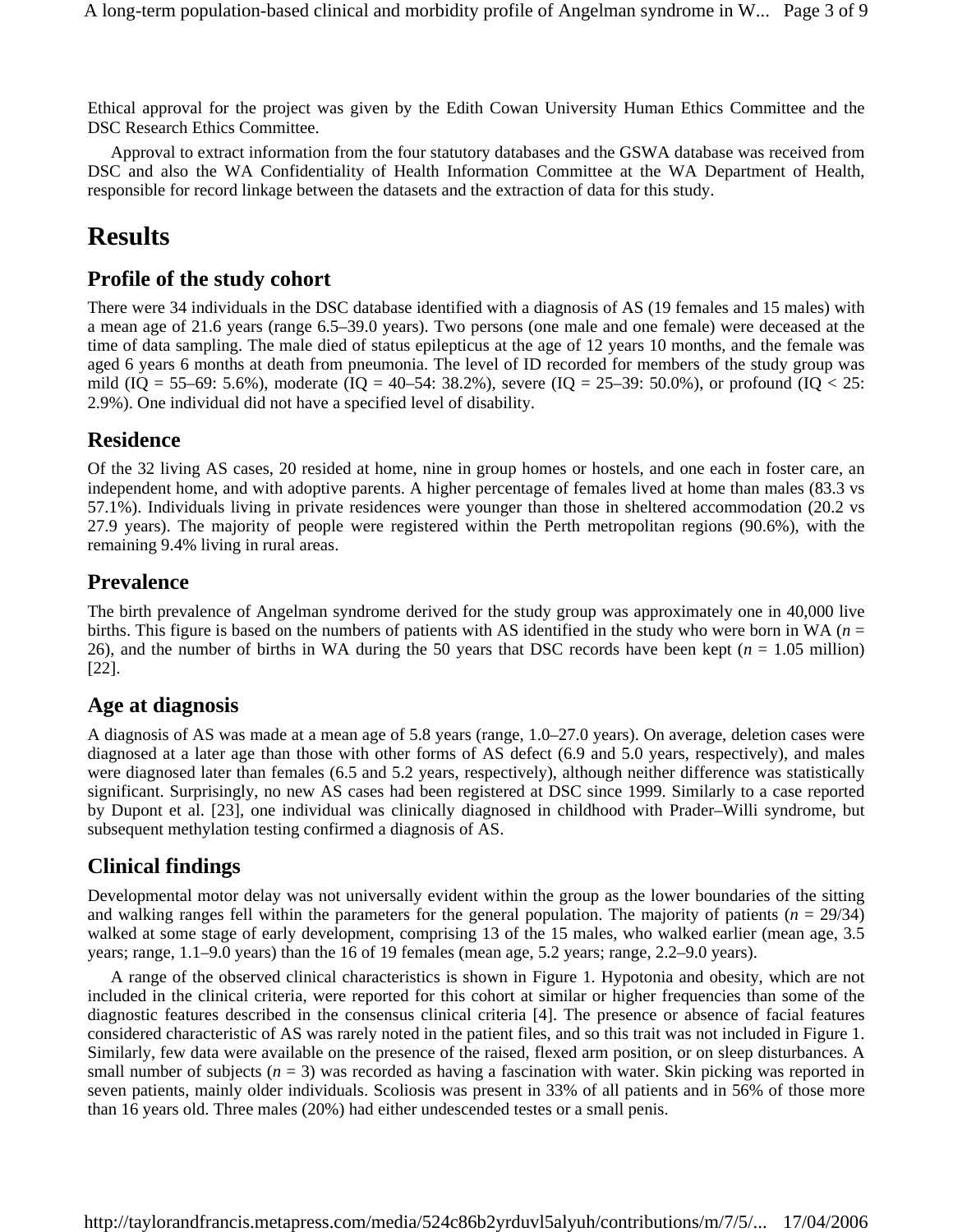

Figure 1. Prevalence of selected clinical features among the study population  $(n = 34)$ .

#### **Laboratory diagnosis**

As indicated in Table I, genetic testing had been conducted on 30 patients, 13 of whom had no abnormality detected. However, eight individuals had received only karyotyping or banding tests, of which half were positive. Two persons with a deletion, as indicated by chromosomal banding, had returned normal biparental methylation tests and were therefore included in the 'inconclusive' group  $(n = 3)$ . One test had been performed for *UBE3A* abnormalities (which was negative), but none at all for IC defects. Of the 19 methylation tests conducted, 11 were positive and eight were negative, and three of the four *FISH* tests were positive. Deletions accounted for 33.3% of positive results, and UPD for a further 6.7%. The specific genetic mechanism had not been determined in the remaining cases.

| Table I. Details of laboratory diagnostic tests used for angelman syndrome cases ( $n = 34$ ). |  |  |
|------------------------------------------------------------------------------------------------|--|--|
|                                                                                                |  |  |

| Type of diagnostic tests (%)             | Karyotype/banding        | 23.5           |
|------------------------------------------|--------------------------|----------------|
|                                          | <b>FISH</b>              | 11.8           |
|                                          | Methylation              | 55.9           |
|                                          | Unknown/no test          | 11.8           |
| Test results: number (% of those tested) | Deletion                 | $n = 10(33.3)$ |
|                                          | Uniparental disomy       | $n = 2(6.7)$   |
|                                          | Positive (not specified) | $n = 2(6.7)$   |
|                                          | No abnormality detected  | $n = 13(43.3)$ |
|                                          | Inconclusive             | $n = 3(10.0)$  |
|                                          |                          |                |

#### **Hospital admissions**

Members of the cohort had been admitted to hospital on a total of 301 occasions, with a median of 5.5 (range 0–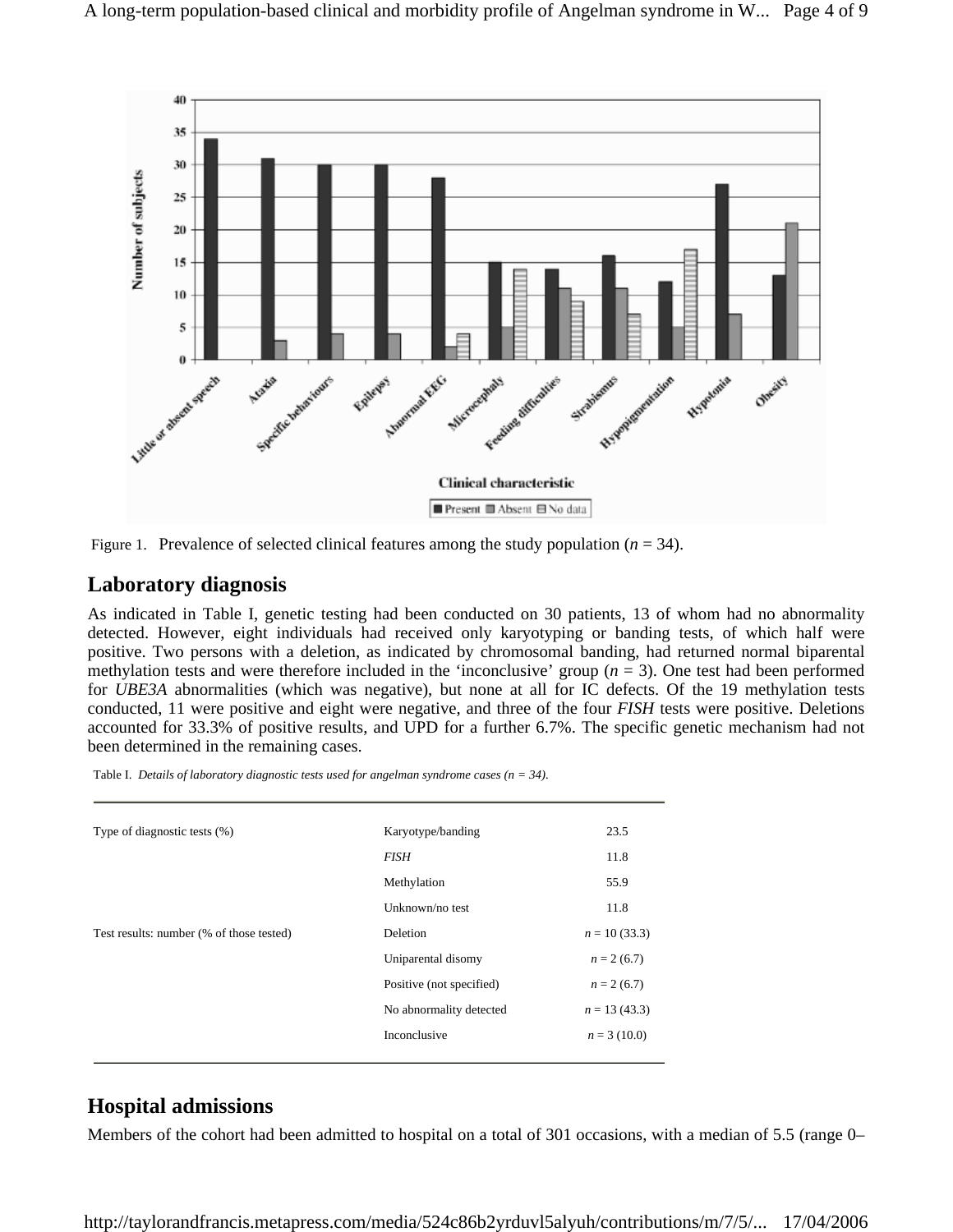20) inpatient episodes per person. As seen in Table II, epilepsy and/or seizure was the most common reason for admission, followed by gastrointestinal tract disorders, holiday/respite care, dental care, and respiratory tract disorders. The remaining admissions covered a wide variety of causes, e.g., eye abnormalities, burns, congenital deformities. Three individuals had no recorded hospital admissions.

|  |  | Table II. Hospital admissions (total $n = 301$ ) for the study cohort by reason for admission. |  |  |  |  |  |  |
|--|--|------------------------------------------------------------------------------------------------|--|--|--|--|--|--|
|--|--|------------------------------------------------------------------------------------------------|--|--|--|--|--|--|

| <b>Reason for admission</b>               | Total number of admissions (% of total<br>admissions) | <b>Number of individuals</b><br>admitted |
|-------------------------------------------|-------------------------------------------------------|------------------------------------------|
| Dental                                    | 29(9.6)                                               | 18                                       |
| Epilepsy and convulsions                  | 43 (14.3)                                             | 16                                       |
| Failure to thrive/feeding<br>difficulties | 12(4.0)                                               | 12                                       |
| Gastrointestinal disorders                | 39(13.0)                                              | 10                                       |
| Respiratory disorders                     | 26(8.6)                                               | 10                                       |
| Open wound, various sites                 | 13(4.3)                                               | 8                                        |
| Ear problems                              | 15(5.0)                                               | 7                                        |
| Foreign body inserted, various<br>sites   | 9(3.0)                                                | 5                                        |
| Congenital anomaly                        | 8(2.7)                                                | 5                                        |
| Skin disorders                            | 15(5.0)                                               | $\overline{4}$                           |
| Urinary tract disorders                   | 6(2.0)                                                | $\overline{4}$                           |
| Fractured bone $\pm$ complications        | 5(1.7)                                                | $\overline{4}$                           |
| Holiday care                              | 34(11.3)                                              | 1                                        |
| Other causes (various)                    | 47(15.6)                                              | 19                                       |

More than half of the patients were admitted one or more times for dental work, and almost as many for epilepsy. A further 12 individuals were hospitalised for failure to thrive or developmental delay ( Table II). Admission for dental work was over-represented in patients with severe or profound intellectual disability (62% of dental admissions), even though this group comprised less than 53% of the total study population.

Three individuals were admitted to psychiatric units for single visits of up to 3 days duration. The reasons listed for their admission were developmental delay  $(n = 3)$ , and epilepsy  $(n = 2)$ . Three other patients attended psychiatric outpatient clinics on two, six and 18 occasions, with reported diagnoses of 'severe ID', 'microcephalus', and 'psychosocial circumstances (unemployment)', respectively.

### **Discussion**

#### **Prevalence and diagnosis**

The apparently low prevalence of AS in Western Australia, by comparison with other populations was strongly influenced by the total absence of individuals diagnosed within the last 5 years, even though the various recommended cytogenetic and DNA-based diagnostic laboratory tests have been freely available throughout this time-period [4,24,25]. Over the last 15 years there has been a greater emphasis on community care for people with ID, so that patients are more commonly seen by a General Practitioner rather than by the specialist physicians at DSC [26]. If their level of ID was mild to moderate there is a reduced probability that these individuals would have returned to DSC to have a retrospective diagnosis recorded in their files. Therefore there may be individuals in the community with a specific diagnosis of AS who are not recorded as such in the DSC files.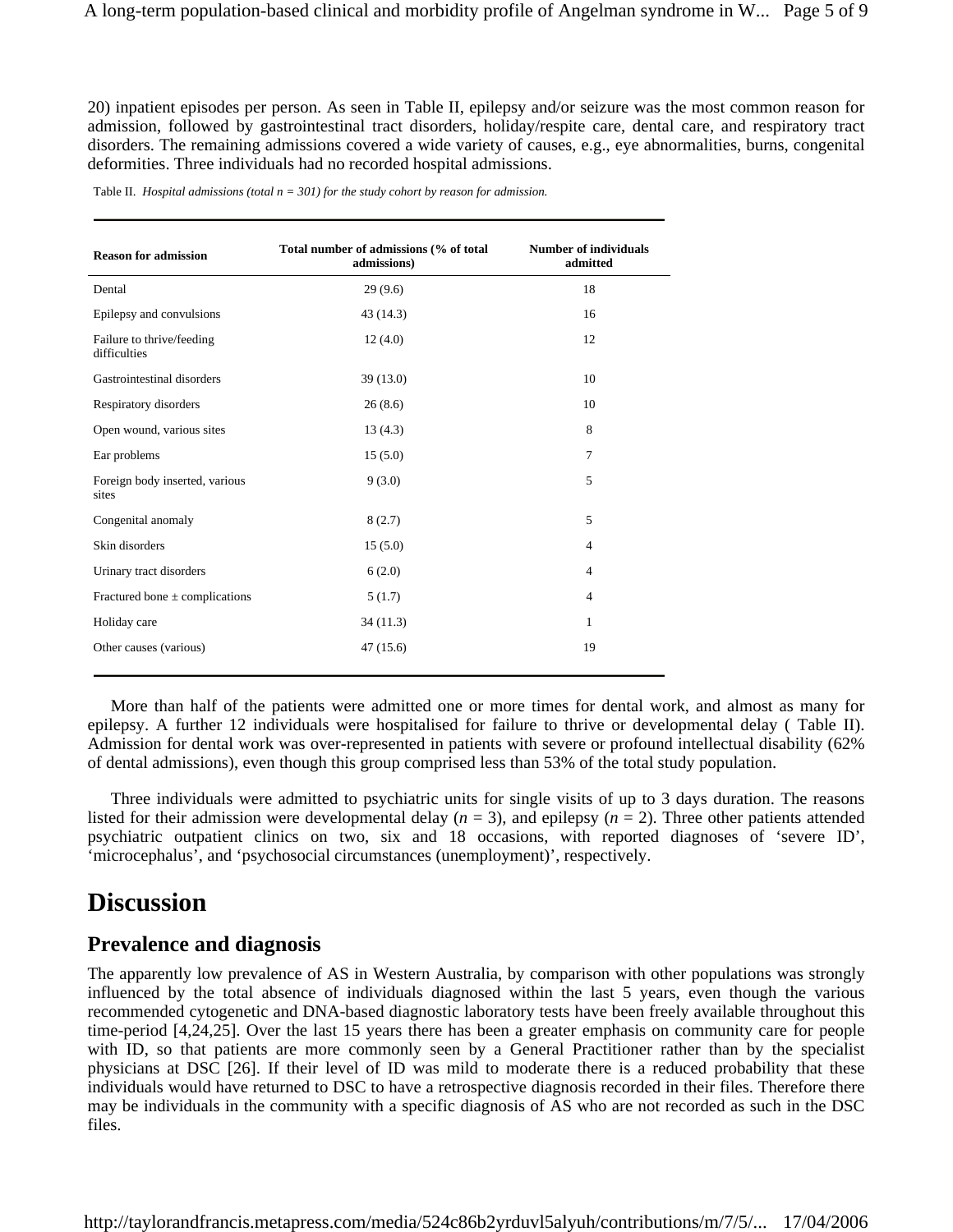The average age at diagnosis of AS is continuing to fall, following increased understanding and recognition of the phenotype and improved genetic testing [10,27,28]. The absence of unambiguous clinical signs in young patients may be the major reason for the mean age of diagnosis for the present study group remaining at 5 or 6 years, even though there has been a rise in the number of cases identified before the age of 2 years during the course of the last decade. As with other reports, no gender was over-represented in this cohort [8,10,28,29].

Although severe or profound intellectual disability was common (52.9%) in the current study, the frequency was not as high as has been suggested in other reports (100%) [27,28], some of which used severe ID as one of the selection criteria for their subjects. Of the 15 individuals with moderate or mild ID, eight had a positive genetic diagnosis of AS, which indicates that people with AS can exhibit higher levels of intellectual functioning. It would be expected that most WA residents with at least severe ID would be included in the records of DSC, as one of the primary functions of DSC is to provide support for all individuals with intellectual difficulties. Thus, there is no obvious explanation for the lower-than-expected number of people with severe ID in the study. It is possible that some persons with AS are registered at DSC but have no specific diagnosis of the disorder on their record, similar to cases from the USA [30]. In addition, individuals with severe ID and epilepsy tend to have a higher mortality rate than other ID patients, so that some patients may have died before they were diagnosed with AS.

In some cases, effective testing to determine the specific genetic mechanism(s) involved in the aetiology of the disorder was lacking. More than a third of the cohort had either undergone a karyotype or banding test only, or had no diagnostic test at all. There also had been no tests for IC defects, and only one for an *UBE3A* mutation, even though eight of the 34 subjects showed biparental methylation. Many patients and their carers had been offered updated laboratory diagnostic tests as they became available, but the take-up rate was low. Further qualitative investigations would be helpful in clarifying the rationale for this apparent reluctance, although it is assumed that parents and guardians would probably be disinclined to pursue the specific genetic anomaly if no change to the diagnosis or interventions would result.

#### **Clinical features**

A number of reports have stated that epilepsy in AS decreases in frequency and severity with advancing age [9,11,31,32], but in agreement with a French report [8] there was little evidence of any reduction in the occurrence of seizures within the study group. As found in the UK [33], around a quarter of the seizure activity among patients was reported to be difficult to control and/or of frequent occurrence, making epilepsy one of the most significant health problems for individuals with AS and their families and carers. The extensive hospital care needed for the treatment of epilepsy attests to the severity of the condition, and one of the two deaths in the study group was attributed to epilepsy.

The majority of AS patients have specific abnormal EEG patterns [8,10,28,34]. Among the study cohort, EEG abnormalities were evident in 25 of the 27 individuals who had at least one EEG performed. Of the 27 persons tested, three had no recorded epileptic episodes, although two of these three people demonstrated EEG patterns characteristic of AS. It has been proposed that suggestive EEG patterns, even in the absence of seizure activity, could be used to help differentiate between AS and some mimicking conditions, and for the confirmation of AS in those individuals lacking an identifiable genetic mechanism [35]. The results of the present study provide clear support for the potential application of this proposal.

#### **Care needs**

Dental disease is considered to be a significant problem for people with ID, occurring in 86% of the sample group in another Australian study [36]. A disproportionate number of the total hospital admissions for dental work within this cohort were for individuals with severe/profound ID. Much of the dental work conducted involved tooth filling, cleaning and scaling, which are regarded as minor procedures in the general population. However, many persons with severe ID require a general anaesthetic to enable intrusive medical procedures to be carried out, including venisection, injections, and dental work [37], which would explain the higher rates of hospitalisation for dentistry among the severely affected members of the cohort. Epilepsy, which was common among members of this cohort, imposes a significant burden on families, as do the behaviour problems frequently associated with intellectual disability. The very limited speech abilities of individuals with AS can also pose great difficulties for carers. As with the general population, hearing and visual impairments, and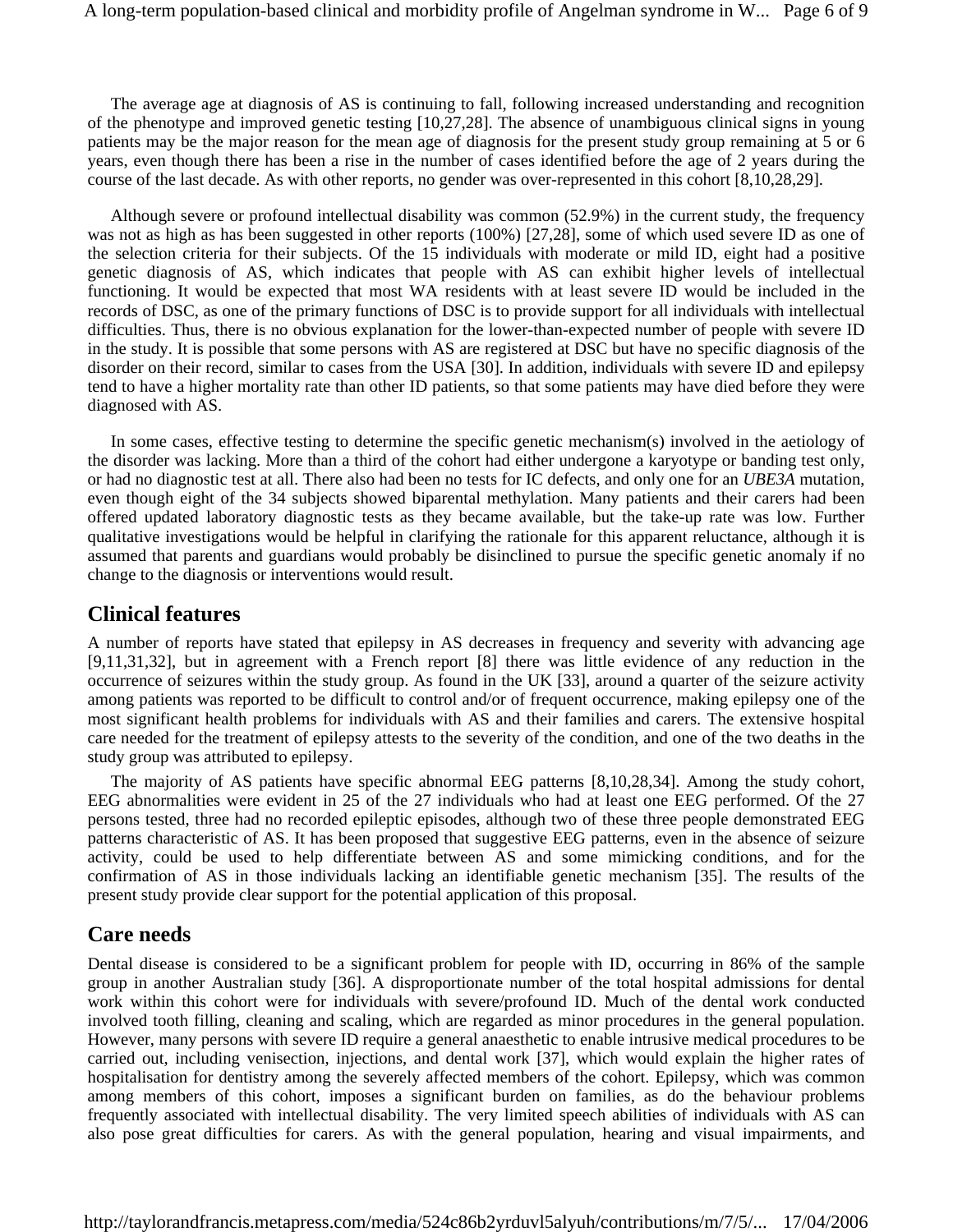mobility limitations also are more common in older ID individuals, who may consequently require increased levels of care [36,38,39].

With ongoing general increases in life expectancy among people with ID, there is good reason to expect an increased future requirement for sheltered accommodation among AS patients. At present, younger affected individuals tend to live at home with their families, but as these people age their parents or carers will become less capable of providing the level of care that is frequently needed, especially with the more severe ID exhibited by many individuals with AS. Some indication of the level of psychological stress and the resultant biological burden faced by the long-term carers of people with ID was provided by a recent study of the premature ageing exhibited at the cellular level by women caring for chronically ill children [40]. There seems little doubt that similar findings would apply to the carers of those with ID, which raises important questions as to how best carers can be assisted, and potential difficulties associated with the provision of appropriate life and health insurance cover for carers.

### **References**

[1] Stromme, P (2000) Aetiology in severe and mild mental retardation: A population-based study of Norwegian children, *Developmental Medicine & Child Neurology*, 42, pp. 76–86.

[2] Hou, J W, Wang, T R and Chuang, S M (1998) An epidemiological and aetiological study of children with intellectual disability in Taiwan, *Journal of Intellectual Disability Research*, 42, pp. 137–143.

[3] Angelman, H (1965) 'Puppet' children. A report on three cases, *Developmental Medicine & Child Neurology*, 7, pp. 681–688.

[4] Williams, C A, Angelman, H, Clayton-Smith, J, Driscoll, D J, Hendrickson, J E, Knoll, J H, Magenis, R E, Schinzel, A, Wagstaff, J, Whidden, E M and Zori, R T (1995) Angelman syndrome: Consensus for diagnostic criteria. Angelman Syndrome Foundation, *American Journal of Medical Genetics*, 56, pp. 237–238.

[5] Lossie, A C, Whitney, M M, Amidon, D, Dong, H J, Chen, P, Theriaque, D, Hutson, A, Nicholls, R D, Zori, R T, Williams, C A and Driscoll, D J (2001) Distinct phenotypes distinguish the molecular classes of Angelman syndrome, *Journal of Medical Genetics*, 38, pp. 834–845.

[6] Buiting, K, Gross, S, Lich, C, Gillessen-Kaesbach, G, el-Maarri, O and Horsthemke, B (2003) Epimutations in Prader-Willi and Angelman syndromes: A molecular study of 136 patients with an imprinting defect, *American Journal of Human Genetics*, 72, pp. 571–577.

[7] Jiang, Y -h, Lev-Lehman, E, Bressler, J, Tsai, T -F and Beaudet, A L (1999) Neurogenetics '99; Genetics of Angelman syndrome, *American Journal of Human Genetics*, 65, pp. 1–6.

[8] Moncla, A, Malzac, P, Voelckel, M A, Auquier, P, Girardot, L, Mattei, M G, Philip, N, Mattei, J F, Lalande, M and Livet, M O (1999) Phenotype-genotype correlation in 20 deletion and 20 non-deletion Angelman syndrome patients, *European Journal of Human Genetics*, 7, pp. 131–139.

[9] Sandanam, T, Beange, H, Robson, L, Woolnough, H, Buchholz, T and Smith, A (1997) Manifestations in institutionalised adults with Angelman syndrome due to deletion, *American Journal of Medical Genetics*, 70, pp. 415–420.

[10] Smith, A, Wiles, C, Haan, E, McGill, J, Wallace, G, Dixon, J, Selby, R, Colley, A, Marks, R and Trent, R J (1996) Clinical features in 27 patients with Angelman syndrome resulting from DNA deletion, *Journal of Medical Genetics*, 33, pp. 107–112.

[11] Buntinx, I M, Hennekam, R C, Brouwer, O F, Stroink, H, Beuten, J, Mangelschots, K and Fryns, J P (1995) Clinical profile of Angelman syndrome at different ages, *American Journal of Medical Genetics*, 56, pp. 176–183.

[12] Laan, L A, den Boer, A T, Hennekam, R C, Renier, W O and Brouwer, O F (1996) Angelman syndrome in adulthood, *American Journal of Medical Genetics*, 66, pp. 356–360.

[13] Clayton-Smith, J (2001) Angelman syndrome: Evolution of the phenotype in adolescents and adults, *Developmental Medicine & Child Neurology*, 43, pp. 476–480.

[14] Janicki, M P, Dalton, A J, Henderson, C M and Davidson, P W (1999) Mortality and morbidity among older adults with intellectual disability: Health services considerations, *Disability and Rehabilitation*, 21, pp. 284–294.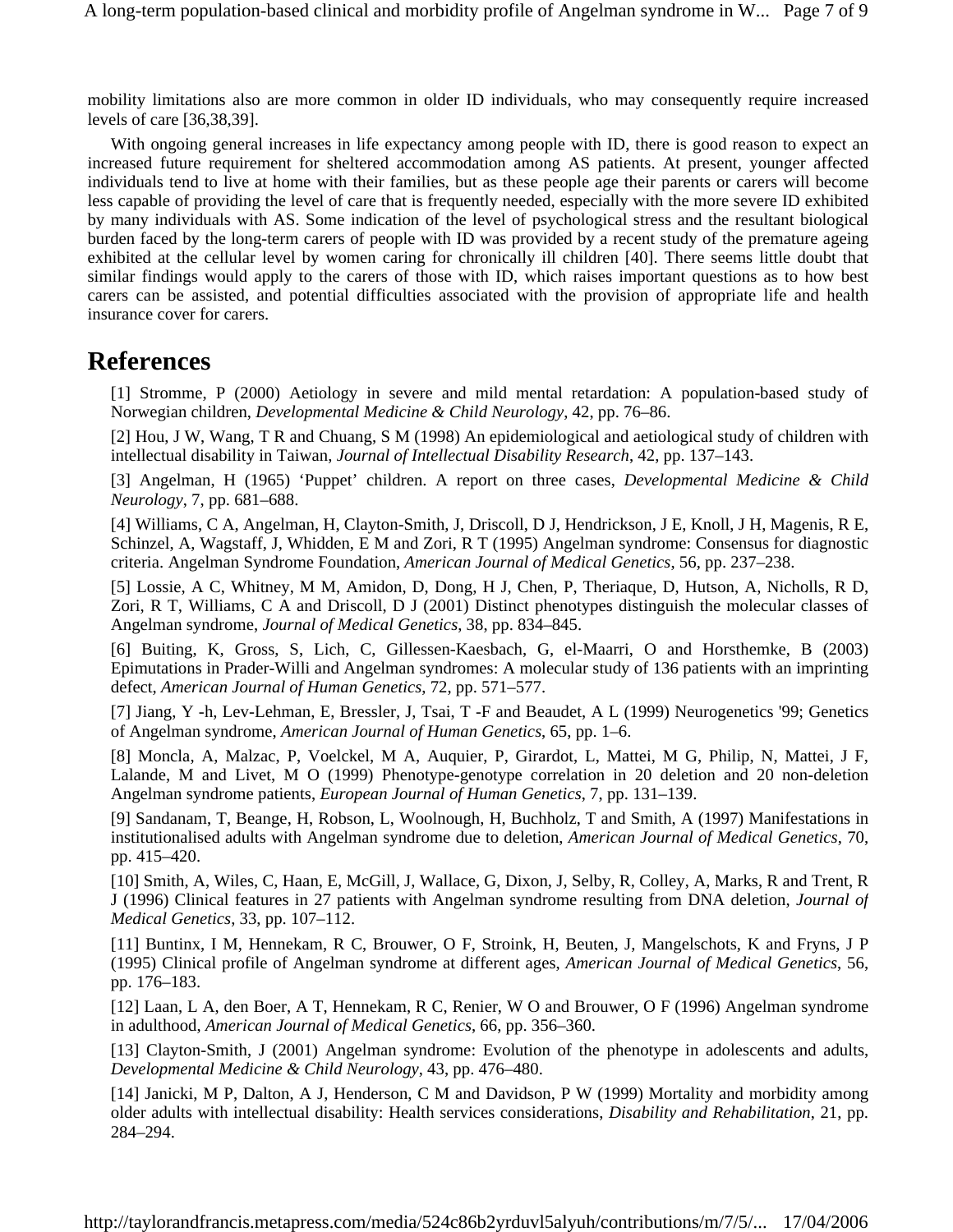[15] Bittles, A H, Petterson, B A, Sullivan, S G, Hussain, R, Glasson, E J and Montgomery, P D (2002) The influence of intellectual disability on life expectancy, *Journal of Gerontology*, 57, pp. M470–472.

[16] Holland, A J (2000) Ageing and learning disability, *British Journal of Psychiatry*, 176, pp. 26–31.

[17] Trewin, D (2003) *2003 Year Book Australia*, Canberra: Australian Bureau of Statistics.

[18] Sayer, F W (1967) *Western Australian Year Book*, Perth: Commonwealth Bureau of Census and Statistics.

[19] Jupp, J and York, B (1995) *Birthplaces of the Australian People: Colonial and Commonwealth Censuses, 1828–1991*, Canberra: Centre for Immigration and Multicultural Studies.

[20] Holman, C D, Bass, A J, Rouse, I L and Hobbs, M S (1999) Population-based linkage of health records in Western Australia: Development of a health services research linked database, *Australian and New Zealand Journal of Public Health*, 23, pp. 453–459.

[21] SPSS Inc. (1989–2002) *SPSS for Windows, Release 11.5.0*, Chicago, IL: SPSS Inc.

[22] Australian Bureau of Statistics (2001) *Australian Historical Population Statistics*, Canberra: Australian Bureau of Statistics.

[23] Dupont, J M, Le Tessier, D, Rabineau, D, Cuisset, L, Vasseur, C, Jeanpierre, M, Delpech, M, Pinton, F, Ponsot, G and Denavit, M F (1999) Unexpected Angelman syndrome molecular defect in a girl displaying clinical features of Prader-Willi syndrome, *Journal of Medical Genetics*, 36, pp. 652–654.

[24] Saitoh, S, Buiting, K, Cassidy, S B, Conroy, J M, Driscoll, D J, Gabriel, J M, Gillessen-Kaesbach, G, Glenn, C C, Greenswag, L R, Horsthemke, B, Kondo, I, Kuwajima, K, Niikawa, N, Rogan, P K, Schwartz, S, Seip, J, Williams, C A and Nicholls, R D (1997) Clinical spectrum and molecular diagnosis of Angelman and Prader-Willi syndrome patients with an imprinting mutation, *American Journal of Medical Genetics*, 68, pp. 195–206.

[25] Glenn, C C, Driscoll, D J, Yang, T P and Nicholls, R D (1997) Genomic imprinting: Potential function and mechanisms revealed by the Prader-Willi and Angelman syndromes, *Molecular Human Reproduction*, 3, pp. 321–332.

[26] Stella, L (1996) Normalisation and beyond: Public sector residential care 1965–1990, in: E Cocks, C Fox, M Brogan and M Lee (Eds). *Under blue skies. The social construction of intellectual disability in Western Australia*, pp. 92–136. Perth: Edith Cowan University.

[27] Laan, L A, van Haeringen, A and Brouwer, O F (1999) Angelman syndrome: a review of clinical and genetic aspects, *Clinical Neurology and Neurosurgery*, 101, pp. 161–170.

[28] Leitner, R P and Smith, A (1996) An Angelman syndrome clinic: Report on 24 patients, *Journal of Paediatrics and Child Health*, 32, pp. 94–98.

[29] Beckung, E, Steffenburg, S and Kyllerman, M (2004) Motor impairments, neurological signs and developmental level in individuals with Angelman syndrome, *Developmental Medicine & Child Neurology*, 46, pp. 239–243.

[30] Buckley, R H, Dinno, N and Weber, P (1998) Angelman syndrome: Are the estimates too low, *American Journal of Medical Genetics*, 80, pp. 385–390.

[31] Matsumoto, A, Kumagai, T, Miura, K, Miyazaki, S, Hayakawa, C and Yamanaka, T (1992) Epilepsy in Angelman syndrome associated with chromosome 15q deletion, *Epilepsia*, 33, pp. 1083–1090.

[32] Ruggieri, M and McShane, M A (1998) Parental view of epilepsy in Angelman syndrome: A questionnaire study, *Archives of Disease in Childhood*, 79, pp. 423–426.

[33] Bowley, C and Kerr, M (2000) Epilepsy and intellectual disability, *Journal of Intellectual Disability Research*, 44, pp. 529–543.

[34] Clayton-Smith, J and Laan, L (2003) Angelman syndrome: A review of the clinical and genetic aspects, *Journal of Medical Genetics*, 40, pp. 87–95.

[35] Valente, K D and rade, J Q, Grossmann, R M, Kok, F, Fridman, C, Koiffmann, C P and Marques-Dias, M J (2003) Angelman syndrome: Difficulties in EEG pattern recognition and possible misinterpretations, *Epilepsia*, 44, pp. 1051–1063.

[36] Beange, H, McElduff, A and Baker, W (1995) Medical disorders of adults with mental retardation: A